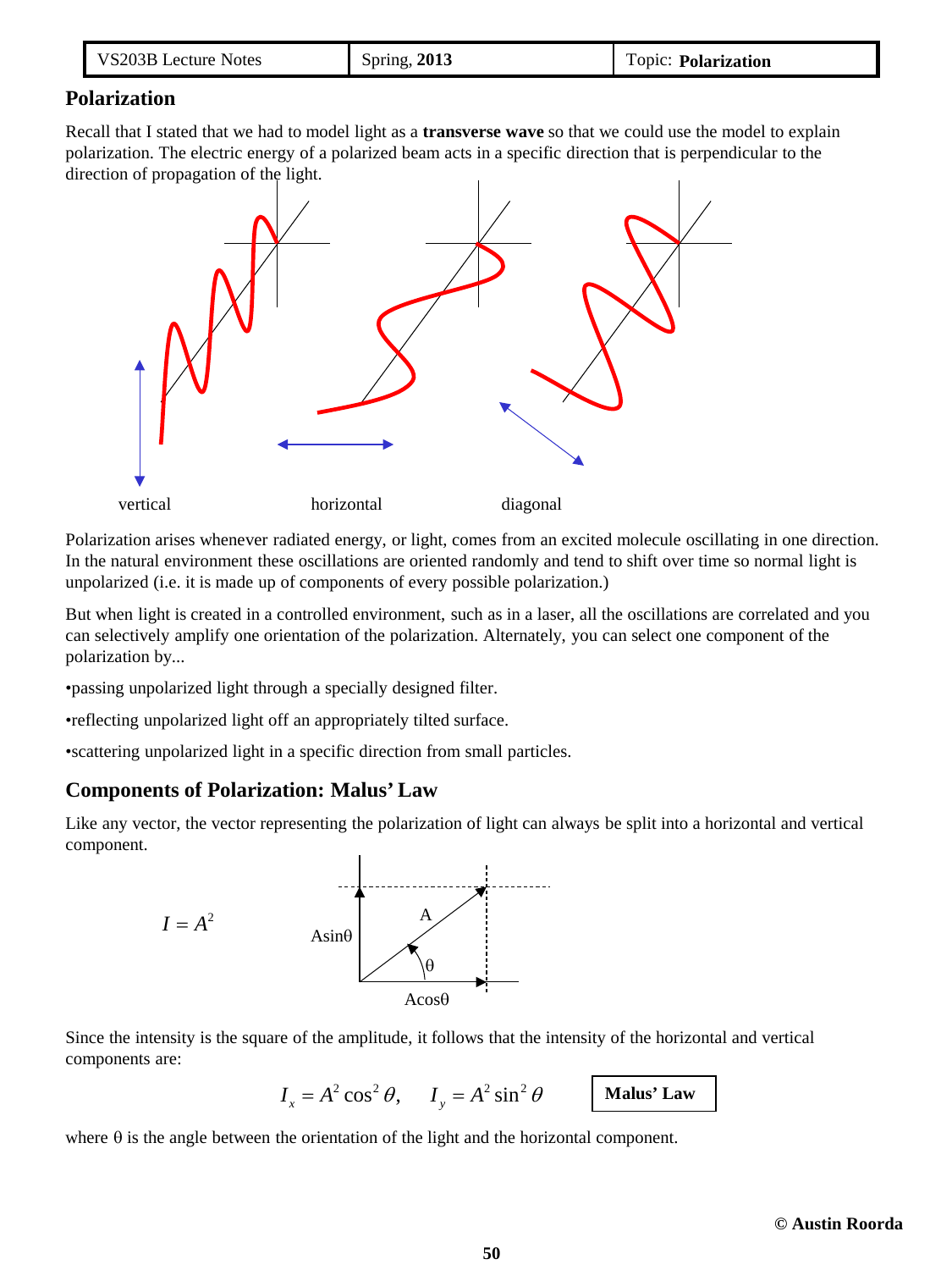| <b>Notes</b><br>,,<br>ecture | $\cdots$<br>2013 | opic.<br>arization |
|------------------------------|------------------|--------------------|
|                              |                  |                    |

## **Polarizating Filter, Polaroid, Polarizers**

For polarized light, the electric vector oscillates in a specific direction. When light strikes a conducting material, the free electrons within the material absorb the oscillating energy and begin to oscillate themselves. The ease with which the electrons can oscillate in a specific direction dictates how much light of that polarization gets absorbed. In many metals, the molecules are amorphous, or randomly arranged, so light of all polarizations are equally absorbed. That is why metal is reflective, but not transmissive (opaque).

To create a polarizer, you need to design a material that only allows oscillation of molecules in a single direction. One example is an array of thin vertical wires. If the wires are thin enough (on the order of wavelength) then electrons only oscillate in one direction and only that orientation of polarization is absorbed. The component of polarization in the orthogonal direction will transmit.

This had been difficult to do for visible light until Edwin Land invented the polaroid, which is is created by stretching hydrocarbon molecules on a sheet into long strands, then impregnating them with conducting iodine. In effect this acts like a set of thin wires. Light polarized in the direction of the molecules is absorbed by free flowing electrons. Light of opposite orientation is not absorbed and so is transmitted.

If a polarizer was perfect, then if one passed unpolarized light through the filter, only 50% of the light would be transmitted.

For linearly polarized light, the intensity of light that is transmitted is the projection of the polarization vector onto the transmitting axis of the polarizer. This is where Malus' law becomes very useful.

First, we will establish the convention of **units** of light, or intensity. You can think of them as photons.

Second we define a polarizer's transmission axis as the axis that is parallel to the polarization that is transmitted.



*Rules for unpolarized light:* 100 units of light passing through a linear polarizer, leaves 50 units of light, which will be polarized along the transmission axis of the polarizer.

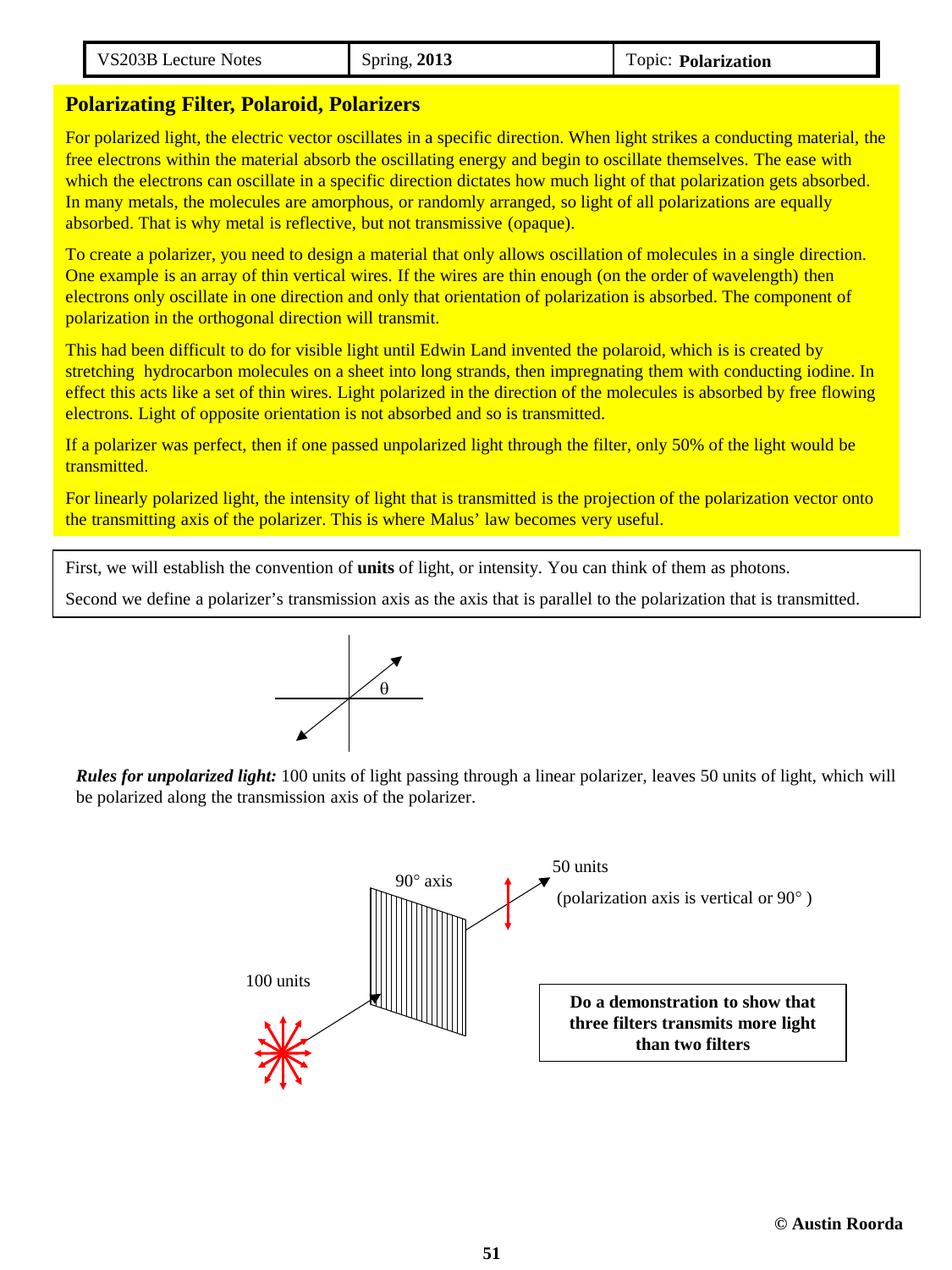| VS203B Lecture Notes | <b>Spring, 2013</b> | Topic: Polarization |
|----------------------|---------------------|---------------------|
|----------------------|---------------------|---------------------|

*Rules for polarized light:* The number of units of intensity that gets through is proportional to the square of the cosine of the angle between the orientation of the incident polarization and the transmission axis of the polarizer. In other words, the transmitted intensity is the component of intensity of the original polarization that lies along the transmission axis of the polarizer.



If you turn the polaroid 10 degrees (to 100 degrees), then the angle between the light polarization and the axis of the polaroid is 10, so:

$$
I = I_o \cos^2 10 = 0.97 \times I_o = 97
$$
 units

If you turn the polaroid another 80 degrees (to 180 degrees), then the angle between the light polarization and the axis of the polaroid is 90. At 0 and 180 degrees the polarization is the same – *horizontally polarized*.

$$
I = Io \cos^2 90 = 0
$$
 units

The orientation of the emergent light is always the same as the transmission axis of the polarizing filter preceding it. So when polarizers are put in series, you can easily determine the polarization and the final emergent number of units provided that you go step by step through each polarizing filter.

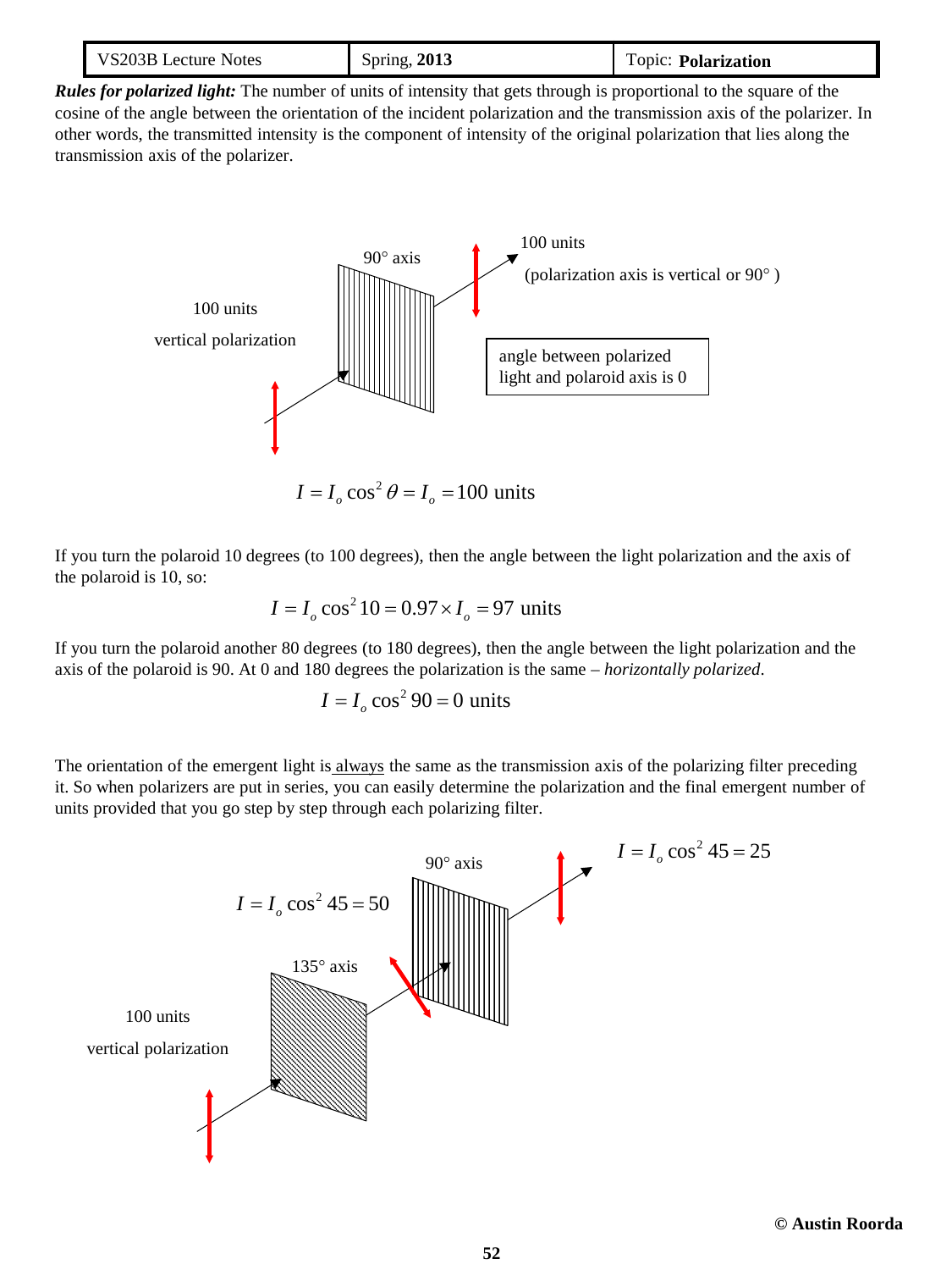| VS203B Lecture Notes | <b>Spring, 2013</b> | Topic: Polarization |
|----------------------|---------------------|---------------------|
|----------------------|---------------------|---------------------|

*Example*: Unpolarized light is incident on a polarizing filter whose orientation is vertical (90 degrees) It is followed by a filter whose orientation is 180 degrees. If 100 units of light intensity are incident on the pair of filters, how many units emerge?

If you add a third filter oriented at 45 degrees from horizontal, in between the two original filters, how much light emerges?



So adding another actually increases the amount of transmitted light!

Does the same improvement occur when you reorder the filters: Likely not!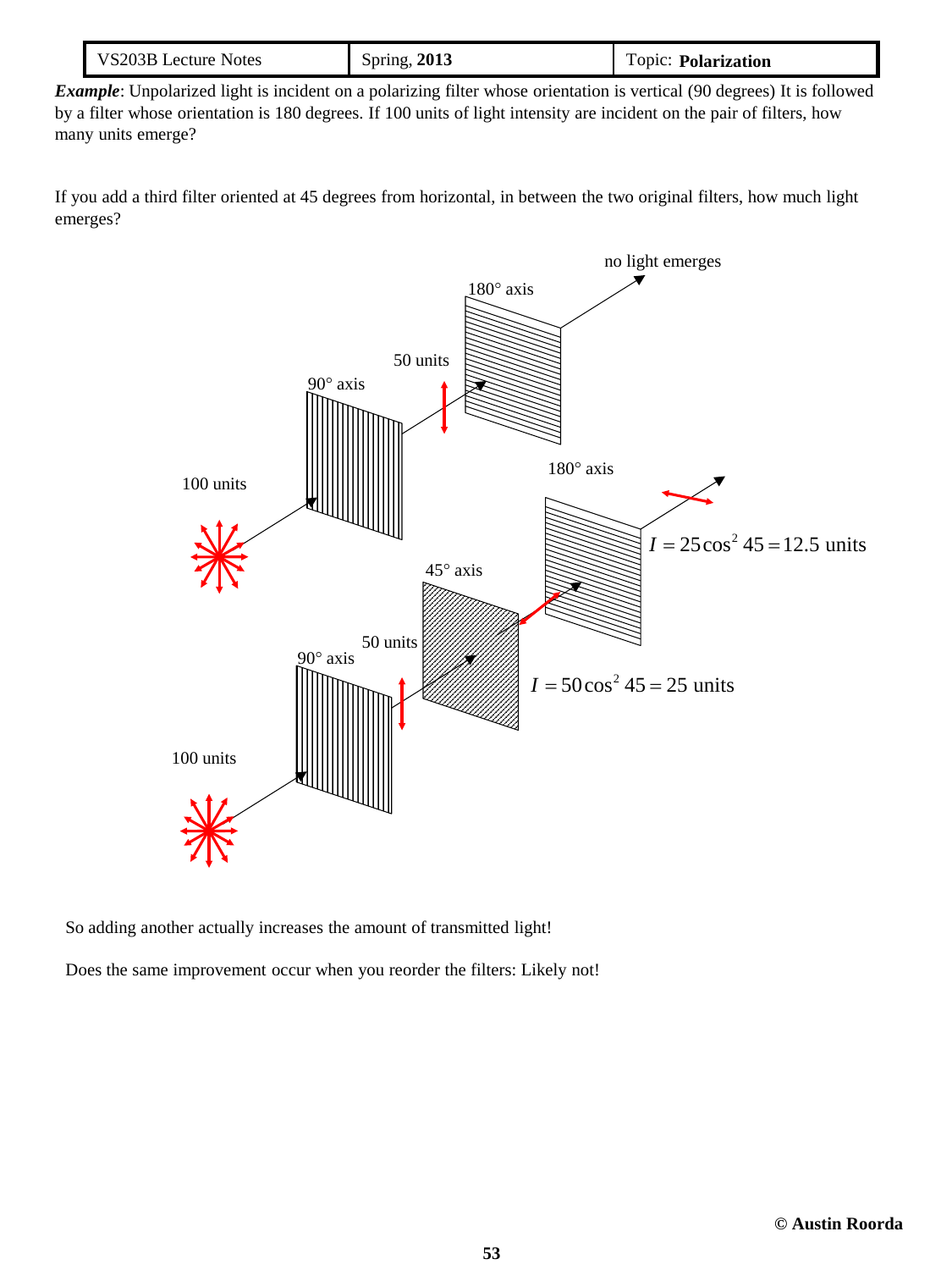| VS203B Lecture Notes | <b>Spring, 2013</b> | Topic: <b>Polarization</b> |
|----------------------|---------------------|----------------------------|
|----------------------|---------------------|----------------------------|

# **Polarization by Reflection:**

When light reflects normally, or perpendicularly from a surface, the amount of reflectance is governed by the law:

$$
R = \left(\frac{n'-n}{n'+n}\right)^2
$$

As the angle of incidence changes, the amount of reflected light depends on the polarization. If one orientation of polarization reflects more than the other, then the reflected light would be partially polarized.

The reflection for the two polarization components follows this graph:



The angle at which light of only one polarization reflects is called **Brewster's Angle**  $(\theta_R)$ . The actual angle depends on the index of refraction of the reflecting surface. The formula for Brewster's angle is:

$$
\theta_B = \arctan\left(\frac{n'}{n}\right)
$$

An oblique reflection can create polarized light. Unpolarized light that is diffusely reflected is generally not polarized. It comes in and gets reflected at all angles. But unpolarized light that is specularly reflected does have some polarization. Specular reflections follow the regular incidence-reflection rule. Specular reflections are mirror reflections and also appear as highlights when reflected off objects.

DEMO: A good demonstration is to look at a reflection from a table (a black book is also an excellent choice) Place a polarizer over your eye and rotate it and you'll see the reflections appear and disappear.

So what about polarized sunglasses? They minimize specular reflections from horizontal objects. 50-60 degrees is not an uncommon angle to see these specular reflections. (driving, boating, skiing etc.) So, if the transmission axis is vertical, one minimizes the amount of horizontally polarized light that reaches the eye. Blocking the horizontally polarized light increases contrast by reducing glare. If you are selling glasses with polarizers to your patients, it is very simple to demonstrate their advantage by looking at the reflection off a table.

With some LCD displays, the reflected light is linearly polarized. So, if you are looking at it through polarizing sunglasses, it will appear black. This also happens when you are looking at an LCD gas pump. Good LCD displays employ circular polarization to avoid this problem.